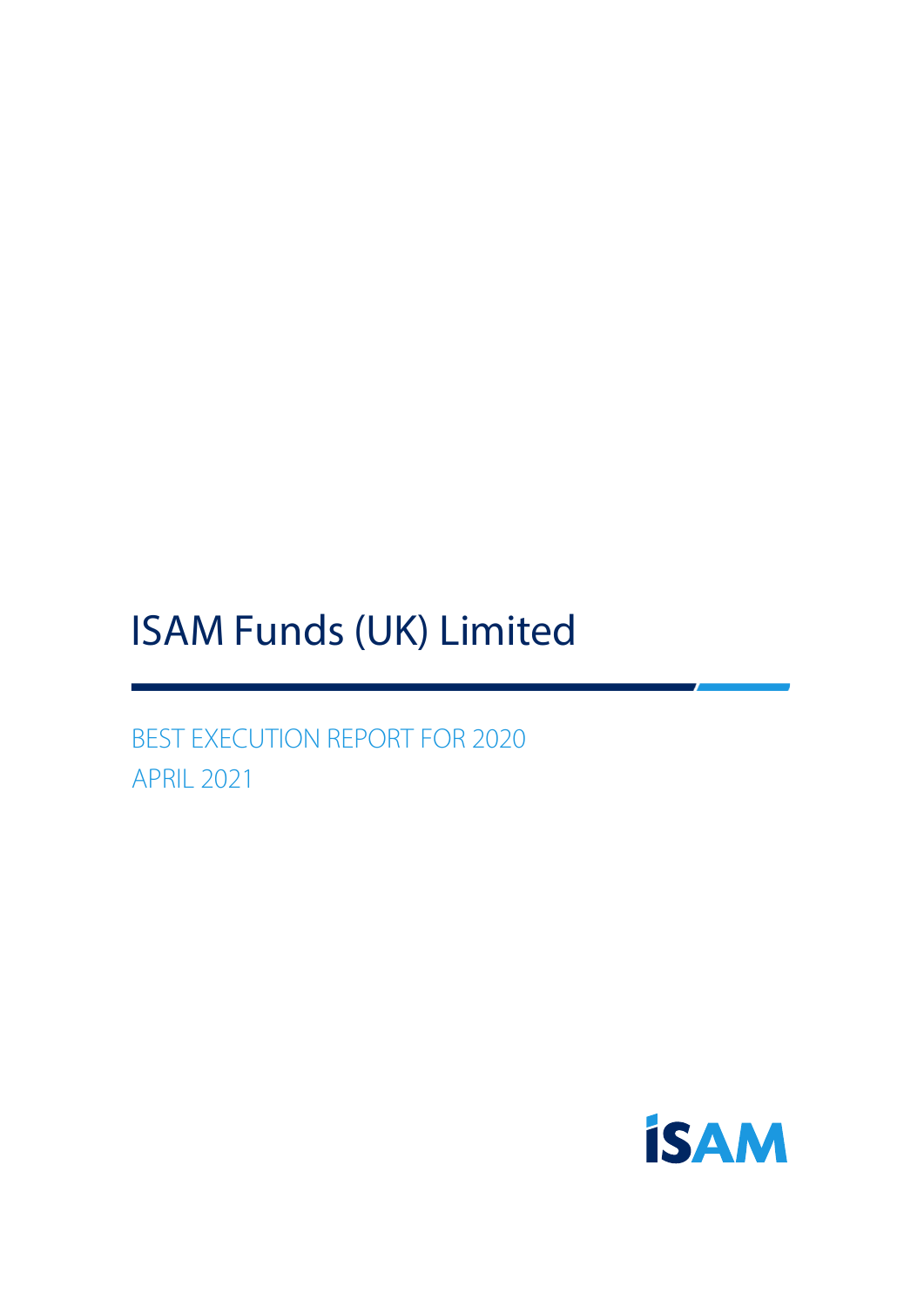#### **MiFID II RTS 28 Disclosures**

#### **Introduction**

This document aims to provide an overview of ISAM's best execution procedures as well as specific 'qualitative and quantitative' information related to the Top 5 Brokers and venues through which client orders were executed during 2020.

As a systematic investment manager, ISAM's trades are generated automatically and, for each desired trade, ISAM's system will decide the order type and the executing method based on a predefined set of rules considering the execution factors and their relative importance.

ISAM executes its automatically generated trading decisions, on behalf of its clients, by either placing orders with third party executing brokers (reception and transmission of orders) or executing trades with direct counterparties (order execution).

Multiple parties including ISAM's Trading, Research, Compliance and Operations teams continually monitor the efficiency of trade execution across a variety of avenues and metrics.

#### **Qualitative Report<sup>1</sup>**

The following commentary applies to all trading, for each class of financial instruments, unless otherwise noted:

#### **1. Relative Factor Importance**

- *Explanation of the relative importance the firm gave to the execution factors such as price, costs, speed and likelihood of execution when making assessments of the quality of execution*

When executing orders on behalf of clients, we take all sufficient steps to obtain the best possible result for our clients taking into account the following execution factors:

- 1. price;
- 2. access to liquidity and likelihood of settlement;
- 3. costs; and
- 4. any other consideration relevant to the execution of the order in question.

ISAM only trades liquid markets and accordingly we generally place the highest degree of importance on achieving the best possible overall price.

Access to liquidity is also an important execution factor as this provides greater transparency and the increased likelihood of obtaining a market price.

Transaction costs are a fundamental part of ISAM's return expectations and have a significant impact on its strategy implementation. Execution and clearing rates do not however vary significantly across the various executing brokers, direct counterparties and clearing brokers and in most cases the differences in rates would not have a material cost effect on ISAM's clients. Whilst transaction costs are actively considered, we deem price and access to liquidity to take precedence.

<sup>&</sup>lt;sup>1</sup> This qualitative report contains information on a consolidated basis, where appropriate, across classes of financial instruments as the information in common across the classes.

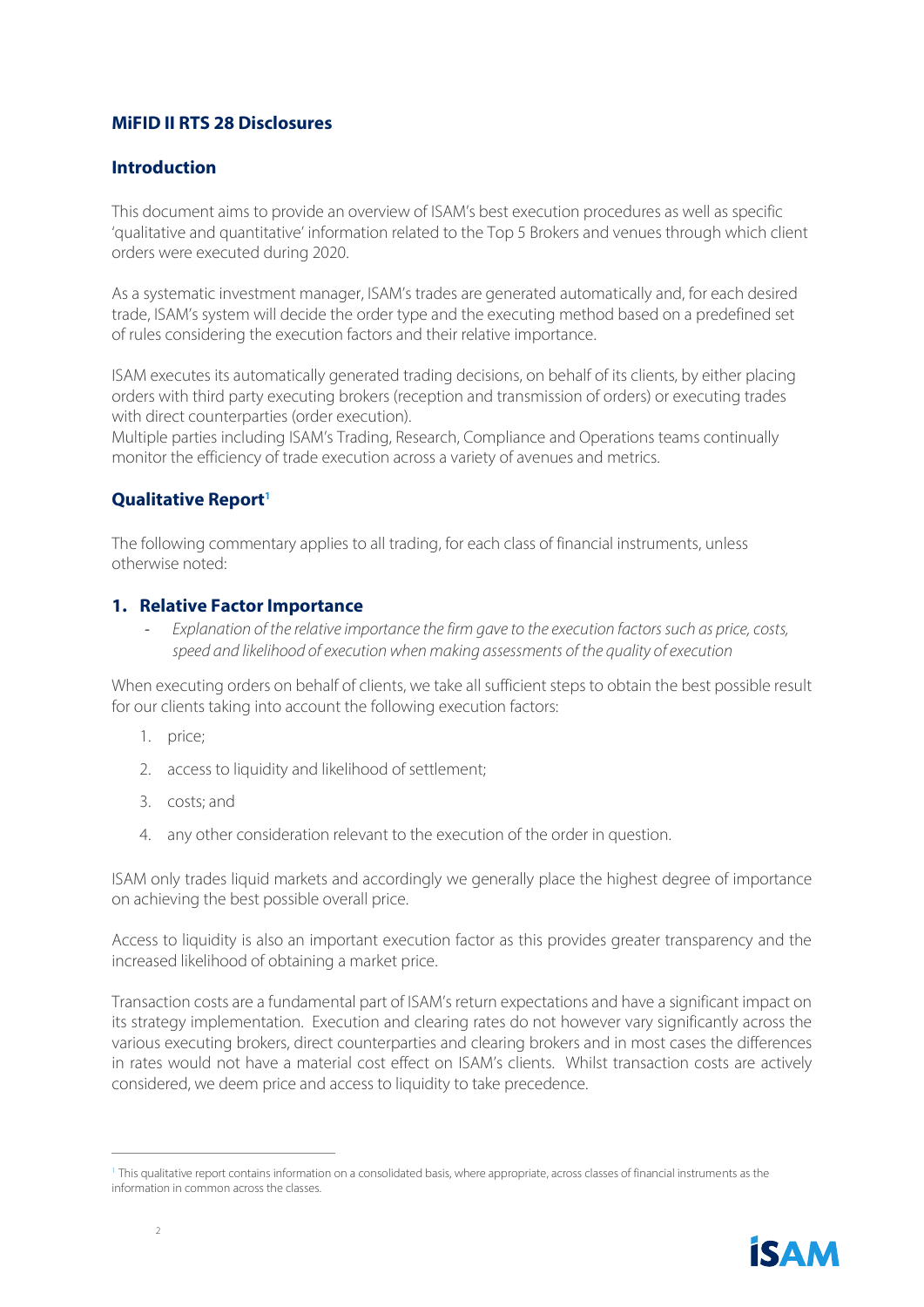For interest rate swaps ("IRS") and credit default swaps ("CDS"), price and access to liquidity are also the most important factors. Where sufficient liquidity, ISAM will aim to execute through the RFQ dealing process obtaining multiple quotes.

For Money Market Instruments the most important execution factor is likelihood of settlement, due to the nature of settlement in these instruments. However, obtaining a fair market price is also an important execution factor. However, with respect to certificates of deposit, counterparty risk is the key factor.

These factors are reviewed and updated by the firm's Systematic Trading and Execution Committee ("STEC") on an ongoing basis based on historical data. No change to the ranking of execution factors took place during 2020.

#### **2. Venue Conflicts**

- *A description of any close links, conflicts and common ownerships with respect to any execution venues used to execute orders*

There are no close links, conflicts of interest or common ownership with respect to any executing broker/direct counterparty/venue used to execute orders.

#### **3. Venue Payments**

- *A description of any specific arrangements with any execution venues regarding payments made or received, discounts, rebates or non-monetary benefits received.*

ISAM does not maintain any such arrangements with its executing brokers or venues. ISAM has in place standard execution terms and commissions and no discounts, rebates or non-monetary benefits (other than acceptable minor non-monetary benefits) are received.

#### **4. Venue Changes**

- *An explanation of the factors that led to a change in the list of execution brokers listed in the firm's execution policy*

STEC, on a monthly basis, reviews price slippage with the view to evaluating whether changes need to be made to ISAM's automatic platform for trade execution, including in relation to which executing broker orders should be routed.

During the year, ISAM added four additional executing brokers, to its list of approved brokers, for Commodities Derivatives and Emission Allowances Derivatives. These brokers were approved as specialist providers, to open up new lines of liquidity in niche markets and therefore increase the likelihood of achieving best execution.

In 2020, ISAM introduced Credit Default Swaps ("CDS") to its strategy. In order to ensure sufficient access to specific liquidity across the asset class, seven direct counterparties were added to the list of approved counterparties.

In addition, ISAM added four direct counterparties to its list of approved brokers and counterparties for Interest Rate Swaps ("IRS").

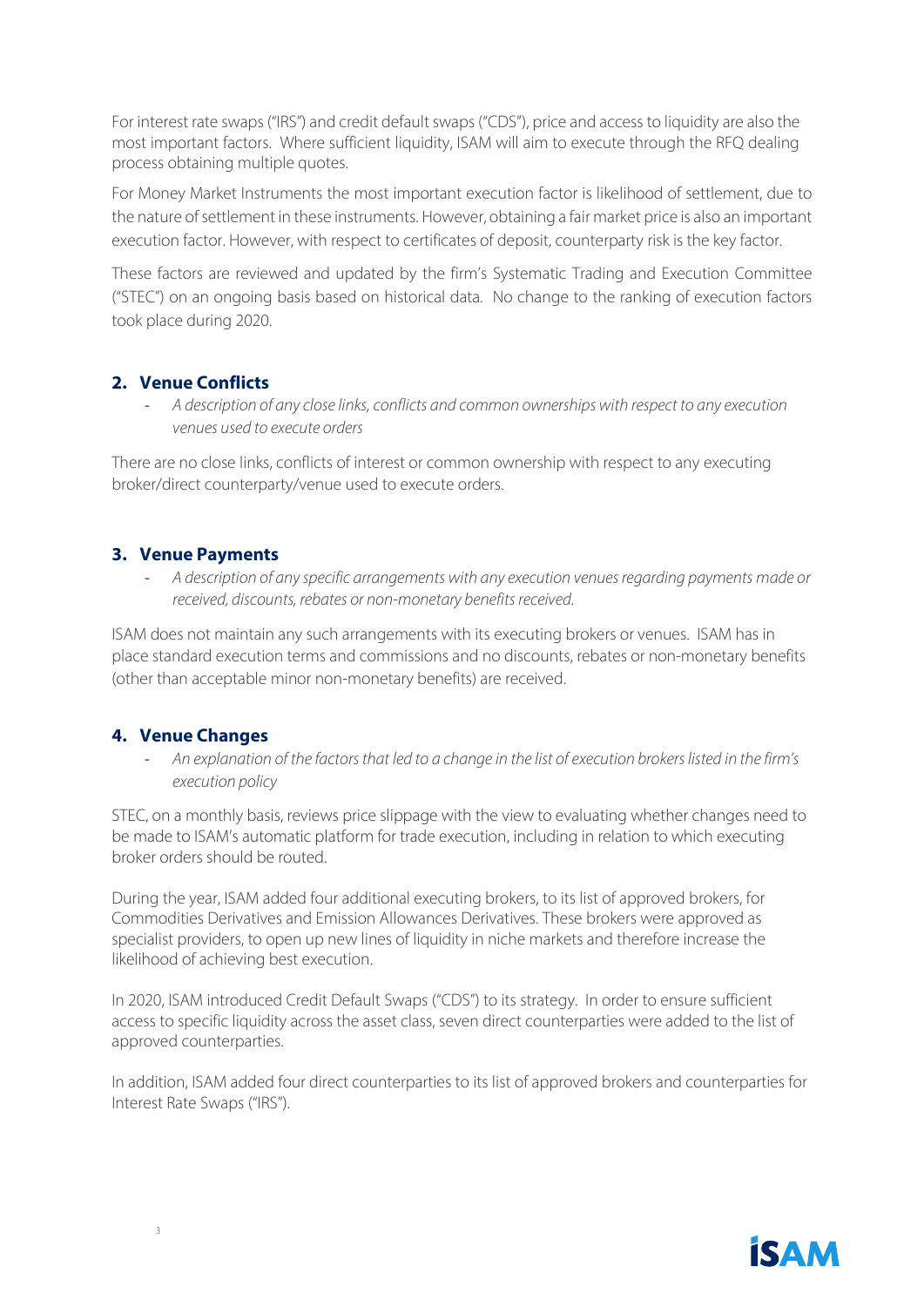#### **5. Client Categorisation**

- *An explanation of how order execution differs according to client categorisation, where the firm treats categories of clients differently and where it may affect the order execution arrangements.* 

All of ISAM Funds (UK) Limited's clients are categorised as 'Professional', therefore the firm's treatment of its investors is consistent.

#### **6. Execution Analysis Tool**

- *An explanation of how the firm used any data or tools in relation to the quality of execution, including any data published under Commission Delegated Regulation (EU) 2017/575 (RTS 27)*

To ensure that ISAM achieves a high quality of execution on behalf of its clients the firm uses slippage metrics to monitor the level of best execution achieved.

Slippage is the difference between a benchmark price and the execution price multiplied by the quantity. The data is monitored daily for any slippage exceptions. Three different types of slippage are monitored by ISAM:

- Arrival Slippage the difference between the price at the start of the order and the execution price
- VWAP Slippage the difference between the volume-weighted average price and the execution price
- TWAP Slippage the difference between the time-weighted average price and the execution price

ISAM has set thresholds which, if surpassed, require further investigation. "Outright" and "Roll" trades have different thresholds. As roll trades involve trading in markets which ISAM already has exposure, the slippage thresholds are slightly higher than the outright trades. These thresholds are agreed by STEC and are approved by the Compliance and Risk Committee.

All trade executions are measured against the slippage thresholds. If the thresholds are exceeded, STEC are notified on a T+1 basis. STEC will review the cause for these outliers and check if there are any significant issues. STEC will also meet on a monthly basis to review all the trades for that month outside of the above threshold sand will decide if further actions need to be taken. These action points are logged in the minutes of the meetings and, along with the report, are reviewed by the Compliance and Risk Committee.

For FX swaps and NDF trades, slippage is calculated using the data provided by the execution venue on which our FX swaps and NDF trades are executed. Best execution is determined through whether the liquidity provider with the best quote was executed with or not. Any exceptions are noted and reviewed by the STEC.

We have considered the data published under Commission Delegated Regulation (EU) 2017/575 by the counterparties we have used, and a sample of reports published by other counterparties and execution venues which we do not currently utilise. From undertaking this analysis, we have concluded that our internal slippage monitoring provides a more meaningful analysis of execution quality.

#### **7. Consolidated Tape Providers**

- *Where applicable, an explanation of how the investment firm has used output of consolidated tape provider established under Article 65 of Directive 2014/65/EU.*



4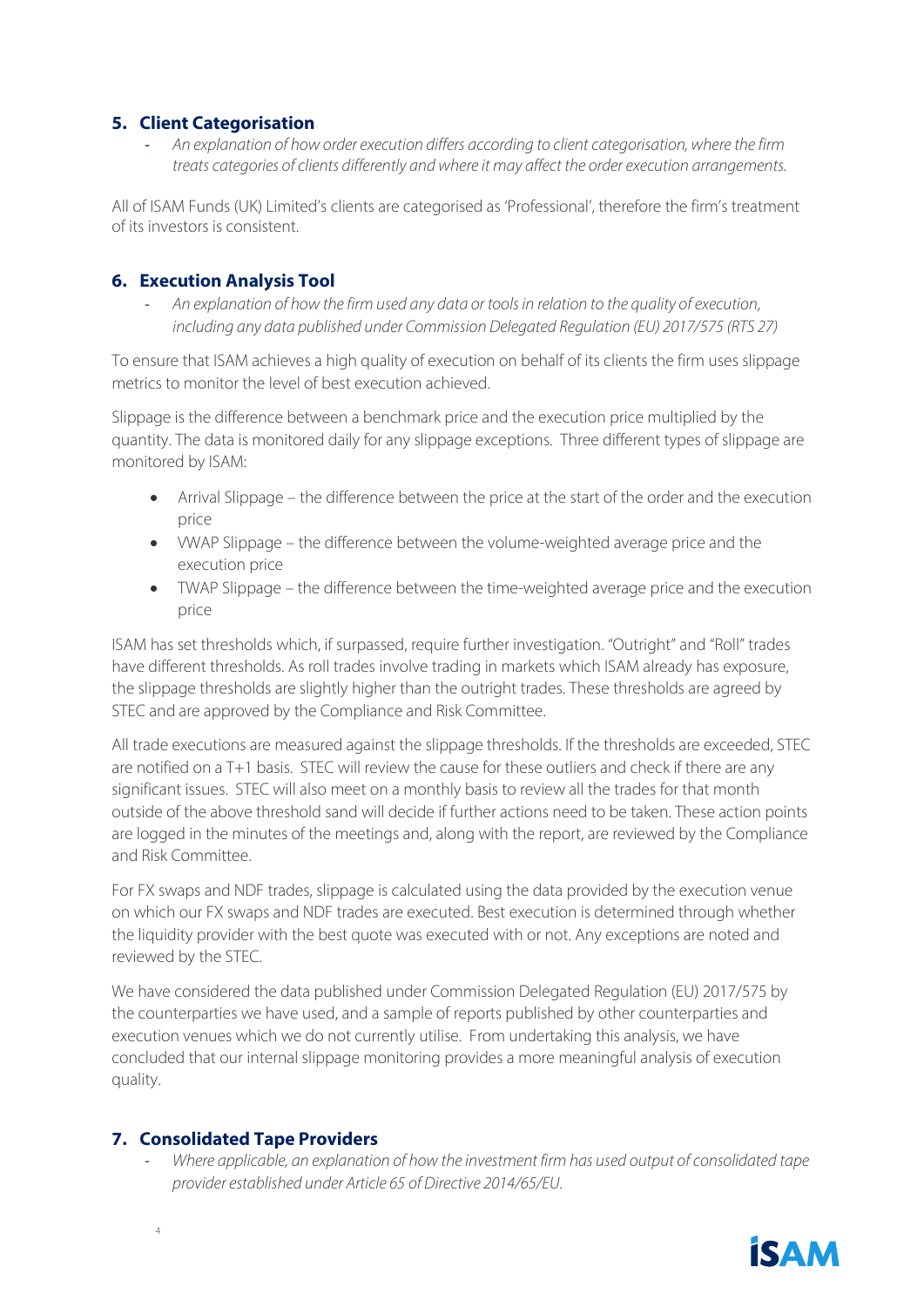With regards to a Consolidated Tape Provider (CTPs) use, this is not applicable as there were no such CTPs available in Europe during the period to which this disclosure relates.

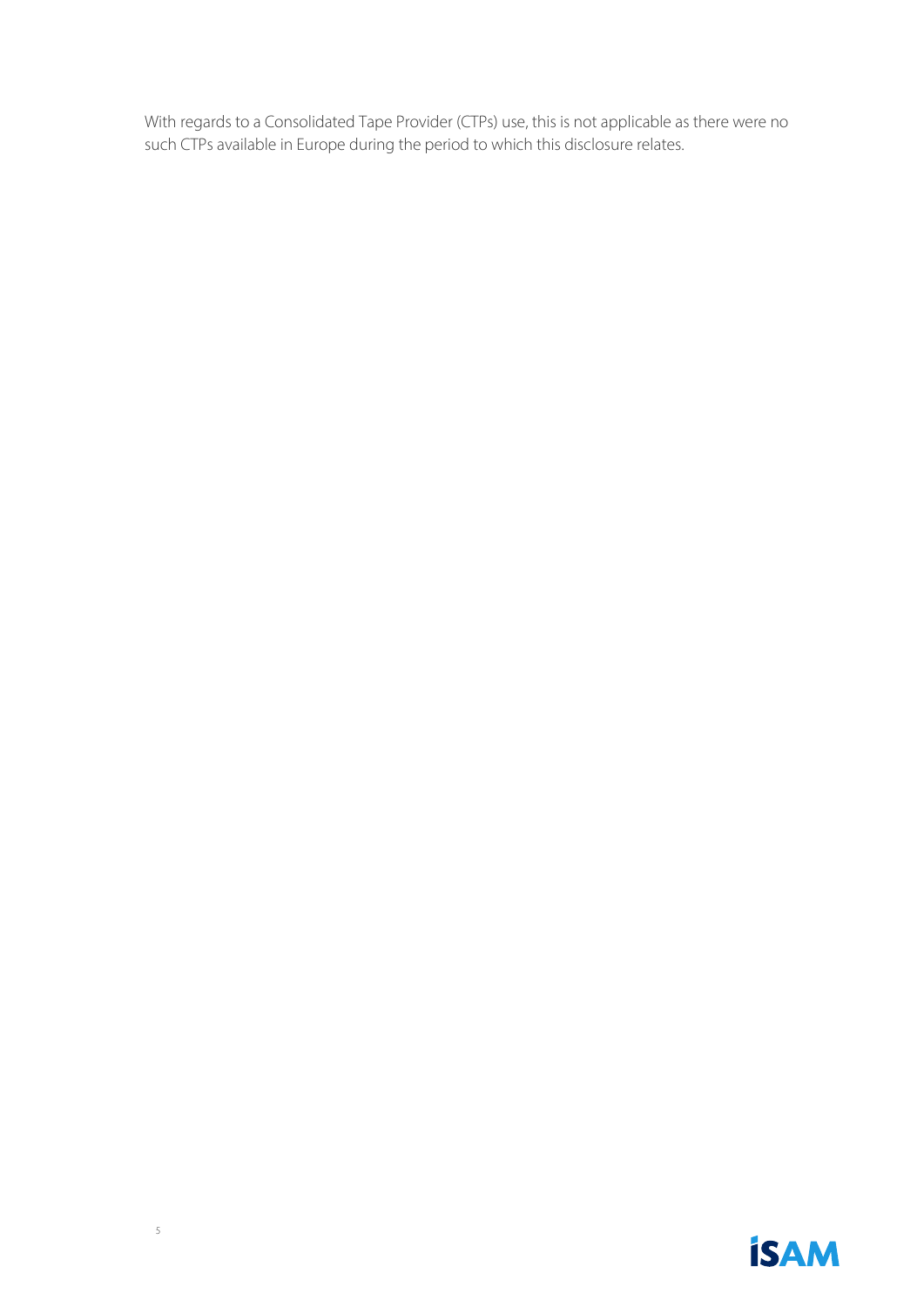### **Top 5 Report2,3**

#### **Professional Clients - Receiving and Transmitting Orders**

| <b>Class of Instrument</b>                                                                         | (i)                                                                               |                                                                                      |                                     | Commodities Derivatives and Emission Allowances Derivatives<br>Options and futures admitted to trading on a trading venue |                                     |
|----------------------------------------------------------------------------------------------------|-----------------------------------------------------------------------------------|--------------------------------------------------------------------------------------|-------------------------------------|---------------------------------------------------------------------------------------------------------------------------|-------------------------------------|
| Notification if < 1 average<br>trade per business day in<br>the previous year                      | $\mathsf{N}$                                                                      |                                                                                      |                                     |                                                                                                                           |                                     |
| Top five venues (executing<br>brokers) ranked in terms of<br>trading volumes<br>(descending order) | Proportion<br>of volume<br>traded as a<br>percentage<br>of total in<br>that class | Proportion<br>of orders<br>executed<br>as<br>percentage<br>of total in<br>that class | Percentage<br>of passive<br>orders* | Percentage<br><b>of</b><br>aggressive<br>orders*                                                                          | Percentage<br>of directed<br>orders |
| Societe Generale International<br>Limited<br>OIKLU6X1B10WK7X42C15                                  | 63%                                                                               | 77%                                                                                  | 31%                                 | 7%                                                                                                                        | 5%                                  |
| Morgan Stanley & Co.<br>International<br>PLC4PQUHN3JPFGFNF3BB653                                   | 12%                                                                               | 16%                                                                                  | 2%                                  | $< 1\%$                                                                                                                   | 0%                                  |
| <b>UBS AG</b><br>AGBFM8T61CT2L1QCEMIK50                                                            | 8%                                                                                | $< 1\%$                                                                              | 0%                                  | $< 1\%$                                                                                                                   | 0%                                  |
| Marex Financial Limited<br>5493003EETVWYSIJ5A20                                                    | 8%                                                                                | $< 1\%$                                                                              | 0%                                  | 0%                                                                                                                        | 0%                                  |
| JP Morgan Securities PLC<br>K6Q0W1PS1L1O4IQL9C32                                                   | $3\%$ <sup>3</sup>                                                                | 7%                                                                                   | 0%                                  | 0%                                                                                                                        | 0%                                  |

<sup>&</sup>lt;sup>2</sup> Reports include data from strategies that are not available to external clients.

<sup>&</sup>lt;sup>3</sup> Data rounded to the nearest percent.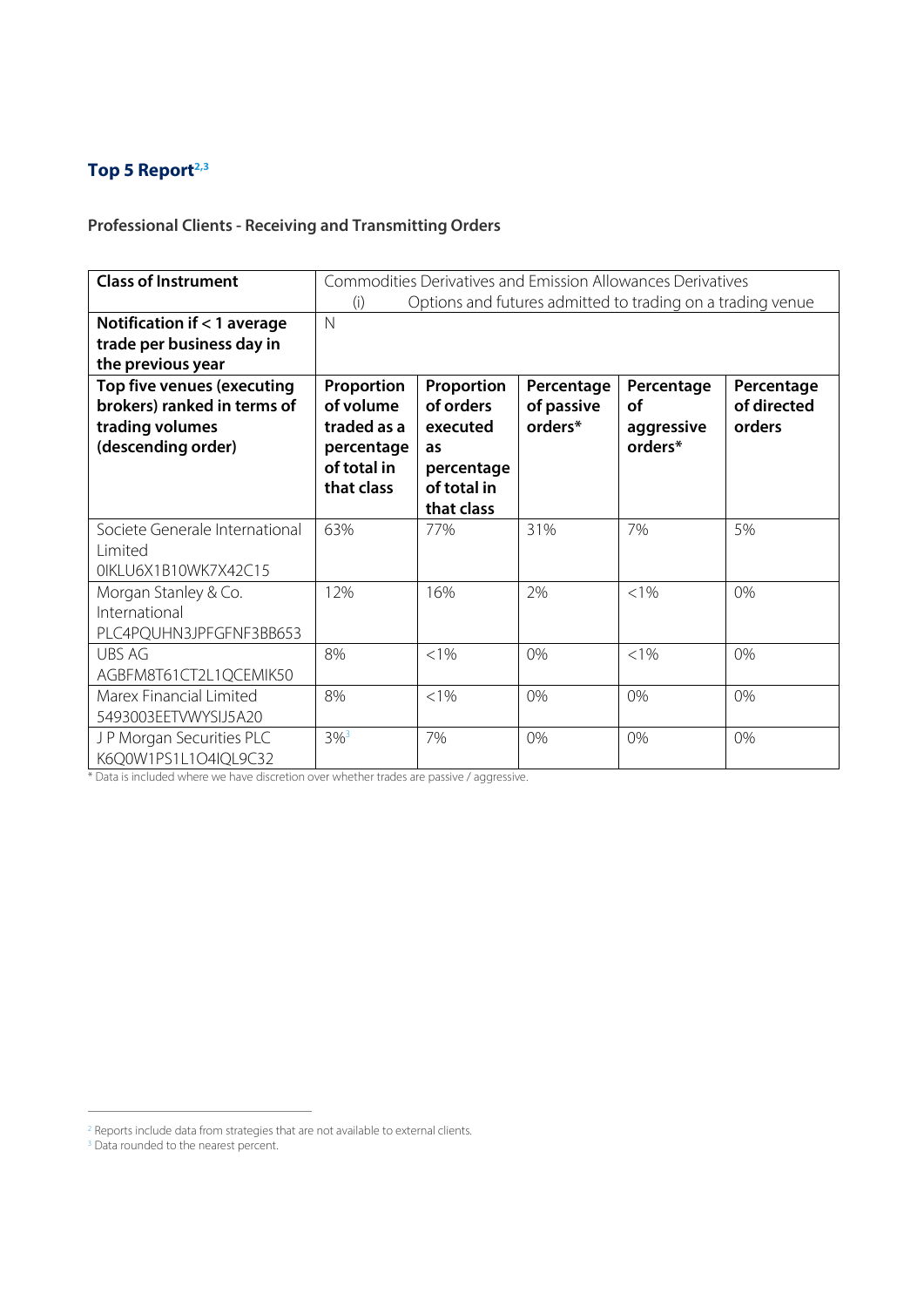| <b>Class of Instrument</b>  |             | <b>Currency Derivatives</b> |            |                                                            |             |  |
|-----------------------------|-------------|-----------------------------|------------|------------------------------------------------------------|-------------|--|
|                             | (i)         |                             |            | Futures and options admitted to trading on a trading venue |             |  |
| Notification if < 1 average | N           |                             |            |                                                            |             |  |
| trade per business day in   |             |                             |            |                                                            |             |  |
| the previous year           |             |                             |            |                                                            |             |  |
| Top five venues             | Proportion  | Proportion                  | Percentage | Percentage                                                 | Percentage  |  |
| (executing brokers)         | of volume   | of orders                   | of passive | οf                                                         | of directed |  |
| ranked in terms of          | traded as a | executed as                 | orders*    | aggressive                                                 | orders      |  |
| trading volumes             | percentage  | percentage                  |            | orders*                                                    |             |  |
| (descending order)          | of total in | of total in                 |            |                                                            |             |  |
|                             | that class  | that class                  |            |                                                            |             |  |
| Societe Generale            | 86%         | 86%                         | 71%        | 1%                                                         | 0%          |  |
| International Limited       |             |                             |            |                                                            |             |  |
| OIKLU6X1B10WK7X42C15        |             |                             |            |                                                            |             |  |
| Morgan Stanley & Co.        | 14%         | 14%                         | $<1\%$     | $< 1\%$                                                    | 0%          |  |
| International PLC           |             |                             |            |                                                            |             |  |
| 4PQUHN3JPFGFNF3BB653        |             |                             |            |                                                            |             |  |

| <b>Class of Instrument</b>  |              | <b>Currency Derivatives</b>                      |            |            |             |  |
|-----------------------------|--------------|--------------------------------------------------|------------|------------|-------------|--|
|                             | (ii)         | Swaps, forwards, and other currency derivatives. |            |            |             |  |
| Notification if < 1 average | $\mathsf{N}$ |                                                  |            |            |             |  |
| trade per business day in   |              |                                                  |            |            |             |  |
| the previous year           |              |                                                  |            |            |             |  |
| Top five venues (executing  | Proportion   | Proportion                                       | Percentage | Percentage | Percentage  |  |
| brokers) ranked in terms of | of volume    | of orders                                        | of passive | οf         | of directed |  |
| trading volumes             | traded as a  | executed as                                      | orders*    | aggressive | orders      |  |
| (descending order)          | percentage   | percentage                                       |            | orders*    |             |  |
|                             | of total in  | of total in                                      |            |            |             |  |
|                             | that class   | that class                                       |            |            |             |  |
| Societe Generale            | 100%         | 100%                                             | $< 1\%$    | $< 1\%$    | 2%          |  |
| International Limited       |              |                                                  |            |            |             |  |
| OIKLU6X1B10WK7X42C15        |              |                                                  |            |            |             |  |
| UBS AG                      | 0%           | $< 1\%$                                          | 0%         | 0%         | 0%          |  |
| AGBFM8T61CT2L1QCEMIK50      |              |                                                  |            |            |             |  |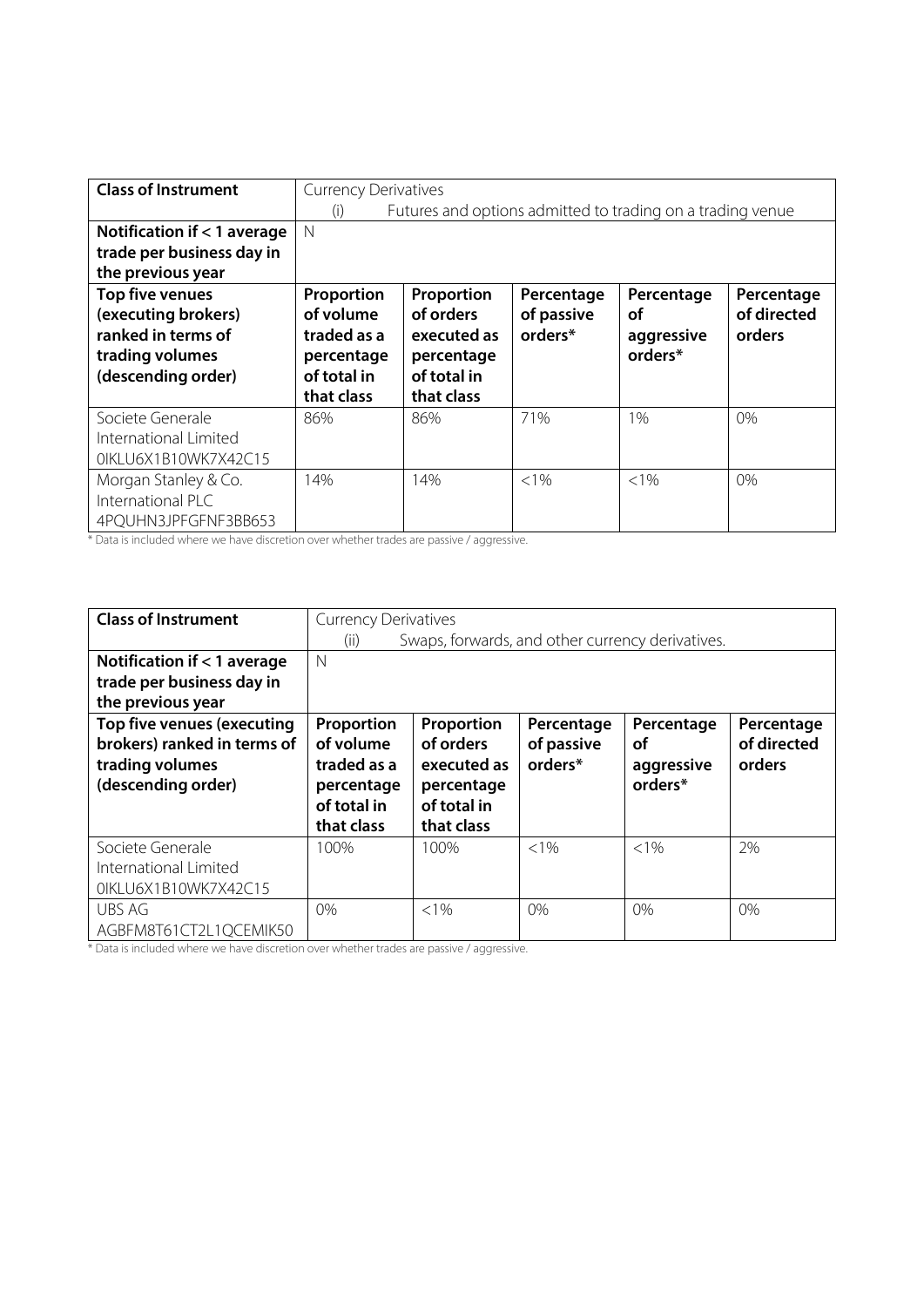| <b>Class of Instrument</b>  | <b>Equity Derivatives</b> |             |            |                                                            |             |
|-----------------------------|---------------------------|-------------|------------|------------------------------------------------------------|-------------|
|                             | (i)                       |             |            | Options and futures admitted to trading on a trading venue |             |
| Notification if < 1 average | $\mathbb N$               |             |            |                                                            |             |
| trade per business day in   |                           |             |            |                                                            |             |
| the previous year           |                           |             |            |                                                            |             |
| Top five venues             | Proportion                | Proportion  | Percentage | Percentage                                                 | Percentage  |
| (executing brokers)         | of volume                 | of orders   | of passive | οf                                                         | of directed |
| ranked in terms of          | traded as a               | executed as | orders*    | aggressive                                                 | orders      |
| trading volumes             | percentage                | percentage  |            | orders*                                                    |             |
| (descending order)          | of total in               | of total in |            |                                                            |             |
|                             | that class                | that class  |            |                                                            |             |
| Societe Generale            | 89%                       | 72%         | 22%        | 23%                                                        | 23%         |
| International Limited       |                           |             |            |                                                            |             |
| 0IKLU6X1B10WK7X42C15        |                           |             |            |                                                            |             |
| Morgan Stanley & Co.        | 10%                       | 27%         | 18%        | $<1\%$                                                     | 0%          |
| International PLC           |                           |             |            |                                                            |             |
| 4PQUHN3JPFGFNF3BB653        |                           |             |            |                                                            |             |
| JP Morgan Securities PLC    | 1%                        | $< 1\%$     | 0%         | 0%                                                         | 0%          |
| K6Q0W1PS1L1O4IQL9C32        |                           |             |            |                                                            |             |

| <b>Class of Instrument</b>                                                                            |                                                                                   | Debt Instruments<br>(i) Money markets instruments                                 |                                     |                                           |                                     |  |  |
|-------------------------------------------------------------------------------------------------------|-----------------------------------------------------------------------------------|-----------------------------------------------------------------------------------|-------------------------------------|-------------------------------------------|-------------------------------------|--|--|
| Notification if $<$ 1 average<br>trade per business day in<br>the previous year                       | N                                                                                 |                                                                                   |                                     |                                           |                                     |  |  |
| Top five venues<br>(executing brokers)<br>ranked in terms of trading<br>volumes (descending<br>order) | Proportion<br>of volume<br>traded as a<br>percentage<br>of total in<br>that class | Proportion<br>of orders<br>executed as<br>percentage<br>of total in<br>that class | Percentage<br>of passive<br>orders* | Percentage<br>οf<br>aggressive<br>orders* | Percentage<br>of directed<br>orders |  |  |
| JP Morgan Securities PLC<br>K6Q0W1PS1L1O4IQL9C32                                                      | 44%                                                                               | 36%                                                                               | $0\%$                               | 0%                                        | $0\%$                               |  |  |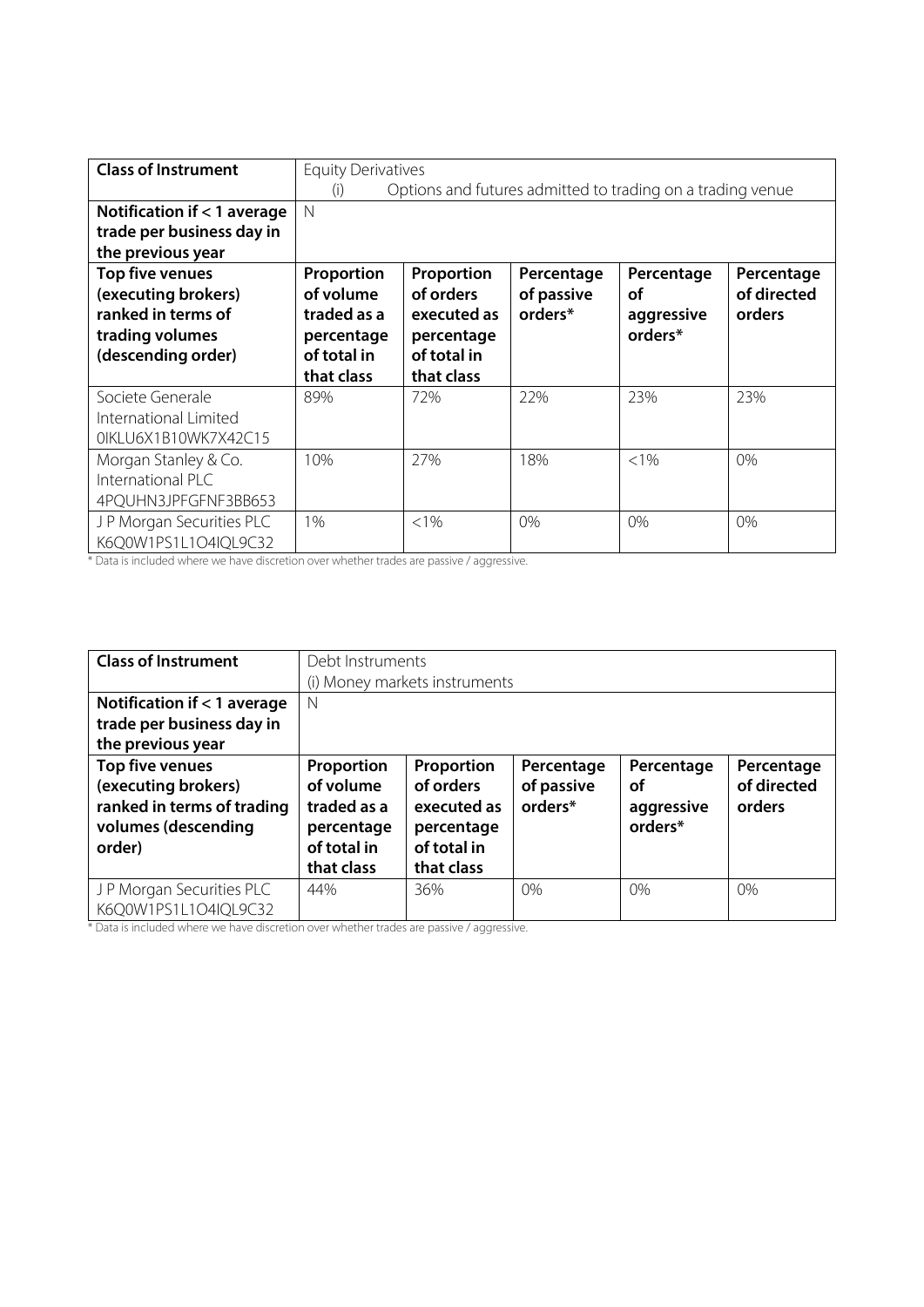| <b>Class of Instrument</b>  | <b>Interest Rates Derivatives</b> |                                                            |            |            |             |  |
|-----------------------------|-----------------------------------|------------------------------------------------------------|------------|------------|-------------|--|
|                             | (i)                               | Futures and options admitted to trading on a trading venue |            |            |             |  |
| Notification if < 1 average | N                                 |                                                            |            |            |             |  |
| trade per business day in   |                                   |                                                            |            |            |             |  |
| the previous year           |                                   |                                                            |            |            |             |  |
| Top five venues             | Proportion                        | Proportion                                                 | Percentage | Percentage | Percentage  |  |
| (executing brokers)         | of volume                         | of orders                                                  | of passive | οf         | of directed |  |
| ranked in terms of          | traded as a                       | executed as                                                | orders*    | aggressive | orders      |  |
| trading volumes             | percentage                        | percentage                                                 |            | orders*    |             |  |
| (descending order)          | of total in                       | of total in                                                |            |            |             |  |
|                             | that class                        | that class                                                 |            |            |             |  |
| Morgan Stanley & Co.        | 64%                               | 40%                                                        | $< 1\%$    | $< 1\%$    | 0%          |  |
| International PLC           |                                   |                                                            |            |            |             |  |
| 4PQUHN3JPFGFNF3BB653        |                                   |                                                            |            |            |             |  |
| Societe Generale            | 36%                               | 59%                                                        | 23%        | 1%         | 0%          |  |
| International Limited       |                                   |                                                            |            |            |             |  |
| 0IKLU6X1B10WK7X42C15        |                                   |                                                            |            |            |             |  |
| JP Morgan Securities PLC    | $< 1\%$                           | 1%                                                         | 0%         | 0%         | 0%          |  |
| K6Q0W1PS1L1O4lQL9C32        |                                   |                                                            |            |            |             |  |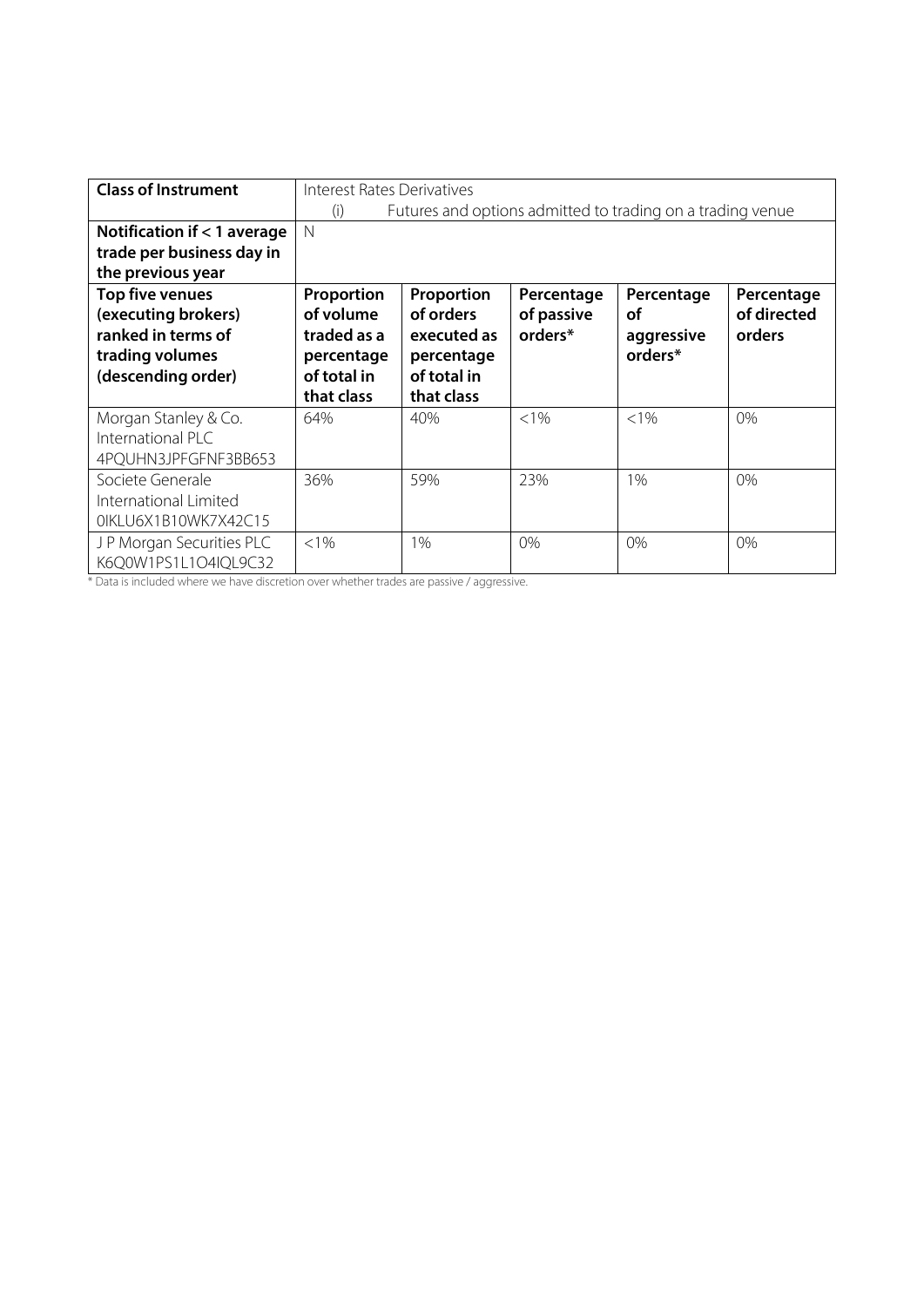#### **Professional Clients – Order Execution**

| <b>Class of Instrument</b>    | <b>Credit Derivatives</b>    |             |            |            |             |  |  |
|-------------------------------|------------------------------|-------------|------------|------------|-------------|--|--|
|                               | (i) Other Credit Derivatives |             |            |            |             |  |  |
| Notification if < 1 average   | $\mathbb N$                  |             |            |            |             |  |  |
| trade per business day in     |                              |             |            |            |             |  |  |
| the previous year             |                              |             |            |            |             |  |  |
| Top five venues (direct       | Proportion                   | Proportion  | Percentage | Percentage | Percentage  |  |  |
| counterparties) ranked in     | of volume                    | of orders   | of passive | οf         | of directed |  |  |
| terms of trading volumes      | traded as a                  | executed    | orders*    | aggressive | orders      |  |  |
| (descending order)            | percentage                   | as          |            | orders*    |             |  |  |
|                               | of total in                  | percentage  |            |            |             |  |  |
|                               | that class                   | of total in |            |            |             |  |  |
|                               |                              | that class  |            |            |             |  |  |
| Morgan Stanley & Co.          | 33%                          | 29%         | 0%         | 0%         | 0%          |  |  |
| International PLC             |                              |             |            |            |             |  |  |
| 4PQUHN3JPFGFNF3BB653          |                              |             |            |            |             |  |  |
| JP Morgan Securities PLC      | 25%                          | 30%         | 0%         | 0%         | 0%          |  |  |
| K6Q0W1PS1L1O4IQL9C32          |                              |             |            |            |             |  |  |
| Credit Suisse International   | 16%                          | 16%         | 0%         | 0%         | 0%          |  |  |
| E58DKGMJYYYJLN8C3868          |                              |             |            |            |             |  |  |
| <b>BNP Wealth Management</b>  | 15%                          | 15%         | 0%         | 0%         | 0%          |  |  |
| ROMUWSFPU8MPR08K5P83          |                              |             |            |            |             |  |  |
| Bank of America Merrill Lynch | 5%                           | 4%          | 0%         | 0%         | 0%          |  |  |
| International Limited         |                              |             |            |            |             |  |  |
| EYKN6V0ZCB8VD9IULB80          |                              |             |            |            |             |  |  |

| <b>Class of Instrument</b>    | <b>Credit Derivatives</b> |                              |            |            |             |  |
|-------------------------------|---------------------------|------------------------------|------------|------------|-------------|--|
|                               | (i)                       | (i) Other Credit Derivatives |            |            |             |  |
| Notification if $<$ 1 average | N                         |                              |            |            |             |  |
| trade per business day in     |                           |                              |            |            |             |  |
| the previous year             |                           |                              |            |            |             |  |
| Top five venues               | Proportion                | Proportion                   | Percentage | Percentage | Percentage  |  |
| (execution venues)            | of volume                 | of orders                    | of passive | οf         | of directed |  |
|                               | traded as a               | executed as                  | orders*    | aggressive | orders      |  |
|                               | percentage                | percentage                   |            | orders*    |             |  |
|                               | of total in               | of total in                  |            |            |             |  |
|                               | that class                | that class                   |            |            |             |  |
| Tradeweb Europe Limited       | 100%                      | 100%                         | 0%         | $0\%$      | 0%          |  |
| 2138001WXZQOPMPA3D50          |                           |                              |            |            |             |  |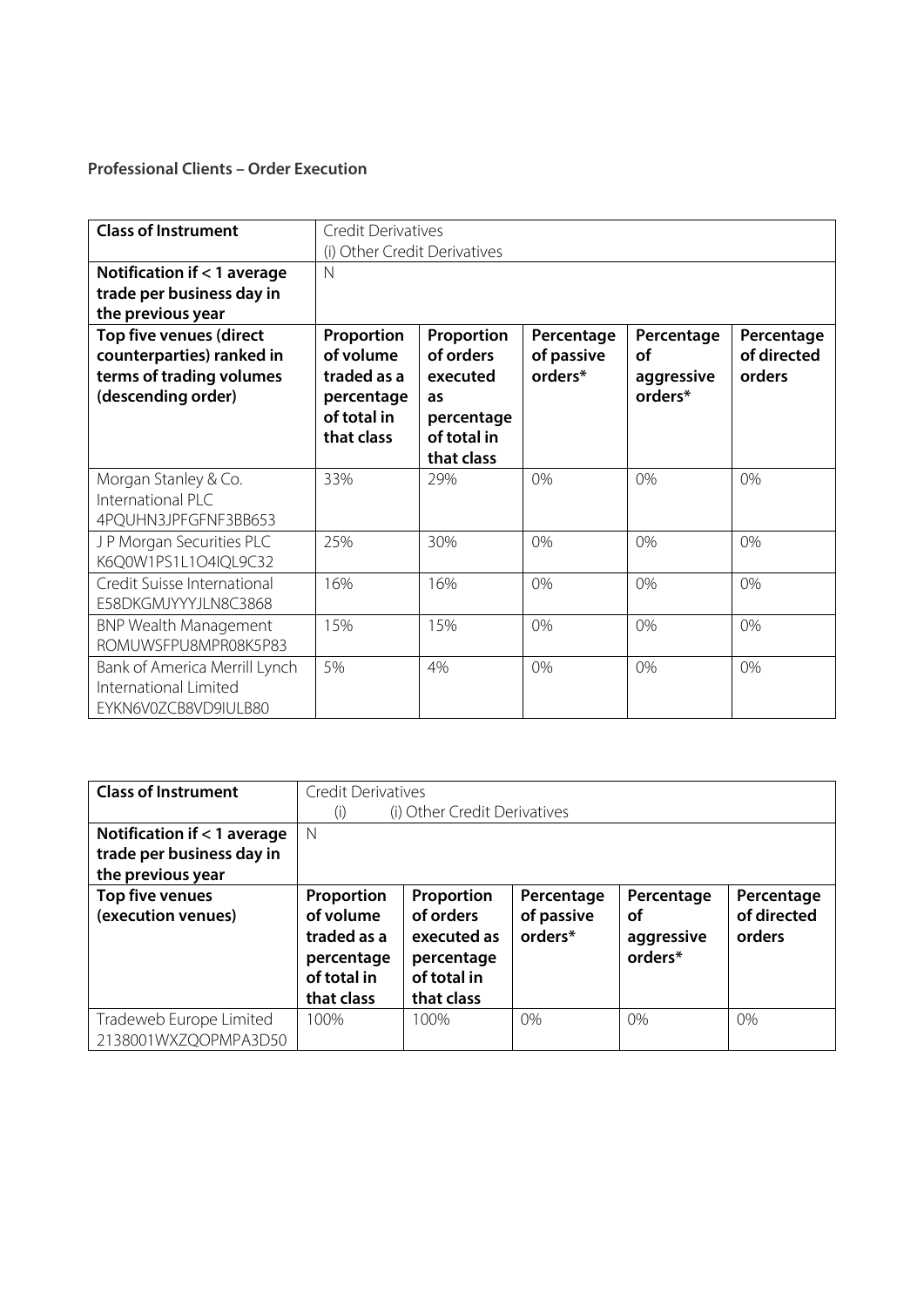| <b>Class of Instrument</b>     | Debt Instruments              |             |            |            |             |  |  |  |
|--------------------------------|-------------------------------|-------------|------------|------------|-------------|--|--|--|
|                                | (i) Money markets instruments |             |            |            |             |  |  |  |
| Notification if < 1 average    | $\mathbb N$                   |             |            |            |             |  |  |  |
| trade per business day in      |                               |             |            |            |             |  |  |  |
| the previous year              |                               |             |            |            |             |  |  |  |
| Top five venues (direct        | Proportion                    | Proportion  | Percentage | Percentage | Percentage  |  |  |  |
| counterparties) ranked in      | of volume                     | of orders   | of passive | οf         | of directed |  |  |  |
| terms of trading volumes       | traded as a                   | executed    | orders*    | aggressive | orders      |  |  |  |
| (descending order)             | percentage                    | as          |            | orders*    |             |  |  |  |
|                                | of total in                   | percentage  |            |            |             |  |  |  |
|                                | that class                    | of total in |            |            |             |  |  |  |
|                                |                               | that class  |            |            |             |  |  |  |
| Morgan Stanley & Co.           | 25%                           | 29%         | 0%         | 0%         | 0%          |  |  |  |
| International PLC              |                               |             |            |            |             |  |  |  |
| 4PQUHN3JPFGFNF3BB653           |                               |             |            |            |             |  |  |  |
| Credit Agricole Corporate      | 16%                           | 16%         | 0%         | 0%         | 0%          |  |  |  |
| Investment Bank (CA-           |                               |             |            |            |             |  |  |  |
| CIB)1VUV7VQFKUOQSJ21A208       |                               |             |            |            |             |  |  |  |
|                                |                               |             |            |            |             |  |  |  |
| Societe Generale International | 15%                           | 19%         | 0%         | 0%         | 0%          |  |  |  |
| Limited                        |                               |             |            |            |             |  |  |  |
| OIKLU6X1B10WK7X42C15           |                               |             |            |            |             |  |  |  |

| <b>Class of Instrument</b>                                                                             |                                                                                   | <b>Interest Rates Derivatives</b><br>(ii) Swaps, forwards, and other interest rate derivatives |                                     |                                           |                                     |  |  |
|--------------------------------------------------------------------------------------------------------|-----------------------------------------------------------------------------------|------------------------------------------------------------------------------------------------|-------------------------------------|-------------------------------------------|-------------------------------------|--|--|
| Notification if < 1 average<br>trade per business day in<br>the previous year                          | N                                                                                 |                                                                                                |                                     |                                           |                                     |  |  |
| Top five venues (direct<br>counterparties) ranked in<br>terms of trading volumes<br>(descending order) | Proportion<br>of volume<br>traded as a<br>percentage<br>of total in<br>that class | Proportion<br>of orders<br>executed as<br>percentage<br>of total in<br>that class              | Percentage<br>of passive<br>orders* | Percentage<br>οf<br>aggressive<br>orders* | Percentage<br>of directed<br>orders |  |  |
| JP Morgan Securities PLC<br>K6Q0W1PS1L1O4IQL9C32                                                       | 26%                                                                               | 20%                                                                                            | 0%                                  | 0%                                        | 0%                                  |  |  |
| Goldman Sachs<br>International<br>W22LROWP2IHZNBB6K528                                                 | 18%                                                                               | 13%                                                                                            | 0%                                  | 0%                                        | 0%                                  |  |  |
| Morgan Stanley & Co.<br>International PLC<br>4PQUHN3JPFGFNF3BB653                                      | 16%                                                                               | 15%                                                                                            | 0%                                  | 0%                                        | 0%                                  |  |  |
| <b>HSBC Bank PLC</b><br>MP6I5ZYZBEU3UXPYFY54                                                           | 8%                                                                                | 6%                                                                                             | 0%                                  | 0%                                        | 0%                                  |  |  |
| <b>BNP Wealth Management</b><br>ROMUWSFPU8MPR08K5P83                                                   | 7%                                                                                | 7%                                                                                             | 0%                                  | 0%                                        | 0%                                  |  |  |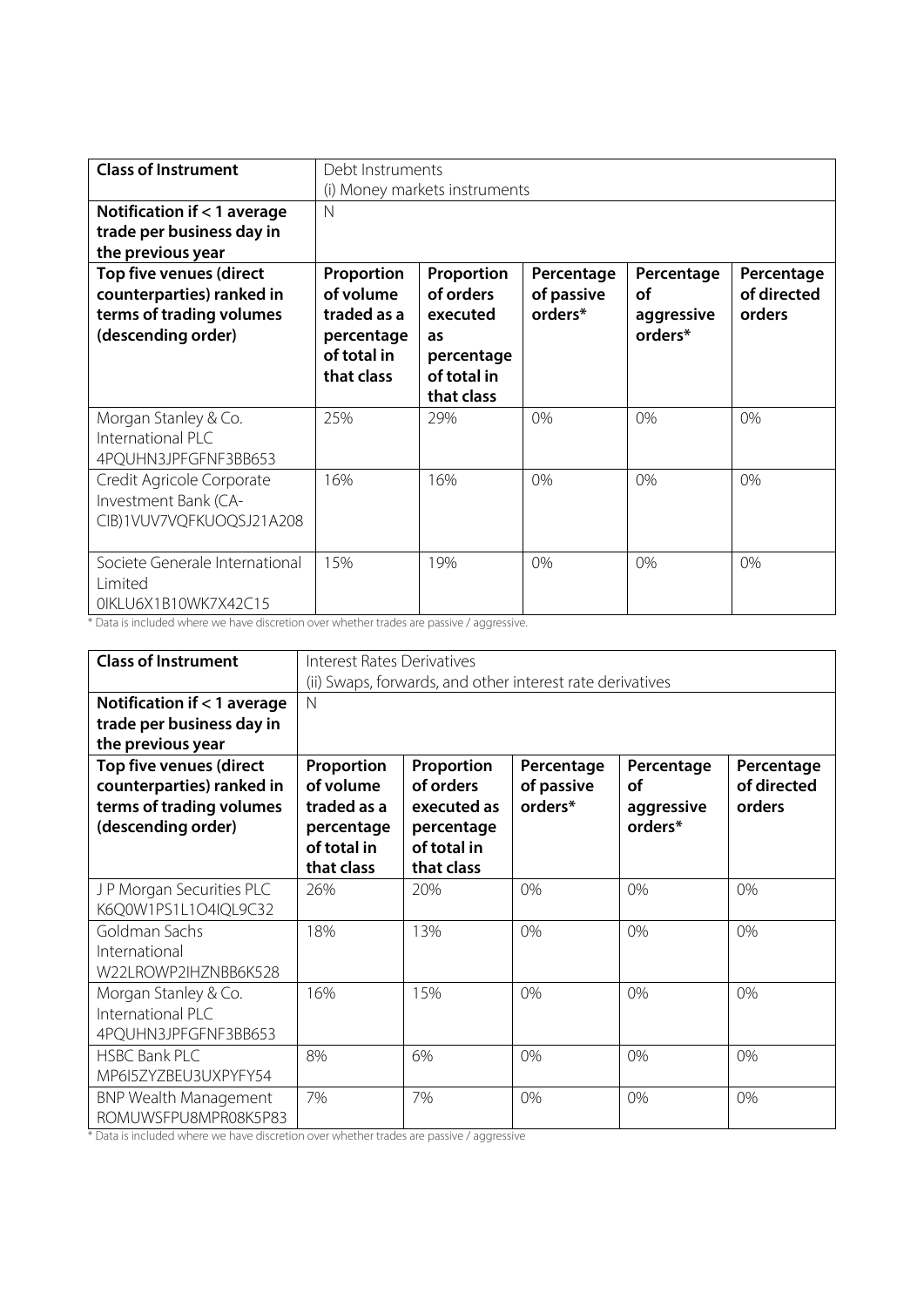| <b>Class of Instrument</b>                                                      | <b>Interest Rates Derivatives</b><br>(ii) Swaps, forwards, and other interest rate derivatives |                                                                                   |                                     |                                           |                                     |  |
|---------------------------------------------------------------------------------|------------------------------------------------------------------------------------------------|-----------------------------------------------------------------------------------|-------------------------------------|-------------------------------------------|-------------------------------------|--|
| Notification if $<$ 1 average<br>trade per business day in<br>the previous year | N                                                                                              |                                                                                   |                                     |                                           |                                     |  |
| Top five venues<br>(execution venues)                                           | Proportion<br>of volume<br>traded as a<br>percentage<br>of total in<br>that class              | Proportion<br>of orders<br>executed as<br>percentage<br>of total in<br>that class | Percentage<br>of passive<br>orders* | Percentage<br>οf<br>aggressive<br>orders* | Percentage<br>of directed<br>orders |  |
| Tradeweb Europe Limited<br>2138001WXZQOPMPA3D50                                 | 25%                                                                                            | 2%                                                                                | 0%                                  | $0\%$                                     | $0\%$                               |  |

| <b>Class of Instrument</b> | Contracts for difference <sup>4</sup> |             |            |            |             |
|----------------------------|---------------------------------------|-------------|------------|------------|-------------|
| Notification if $<$ 1      | N                                     |             |            |            |             |
| average trade per          |                                       |             |            |            |             |
| business day in the        |                                       |             |            |            |             |
| previous year              |                                       |             |            |            |             |
| Top five execution         | Proportion                            | Proportion  | Percentage | Percentage | Percentage  |
| venues (direct             | of volume                             | of orders   | of passive | οf         | of directed |
| counterparties) ranked     | traded as a                           | executed as | orders     | aggressive | orders      |
| in terms of trading        | percentage                            | percentage  |            | orders     |             |
| volumes (descending        | of total in                           | of total in |            |            |             |
| order)                     | that class                            | that class  |            |            |             |
| CMC MARKETS UK PLC         | 100%                                  | 100%        | 0%         | 100%       | 100%        |
| 213800IU529ADVZ1GL50       |                                       |             |            |            |             |

\* Data is included where we have discretion over whether trades are passive / aggressive.

The information in this document does not constitute, or form part of, any offer to sell or issue, or any solicitation of an offer to purchase or subscribe for any fund or investment program described in this document; nor shall this document, or any part of it, or the fact of its distribution form the basis of, or be relied on, in connection with any contract. Nothing in this document shall be deemed to constitute tax, financial, or legal advice given by ISAM to any party. Recipients of this document are remined that any purchase or subscription to any investment program or vehicle may only be made solely on the basis of information contained in a formal offering document, describing, among other things, the risk associated with such investment program or vehicle, which may be different from the information contained in this document.

<sup>4</sup> Trades relate to a trading strategy not available for external clients.